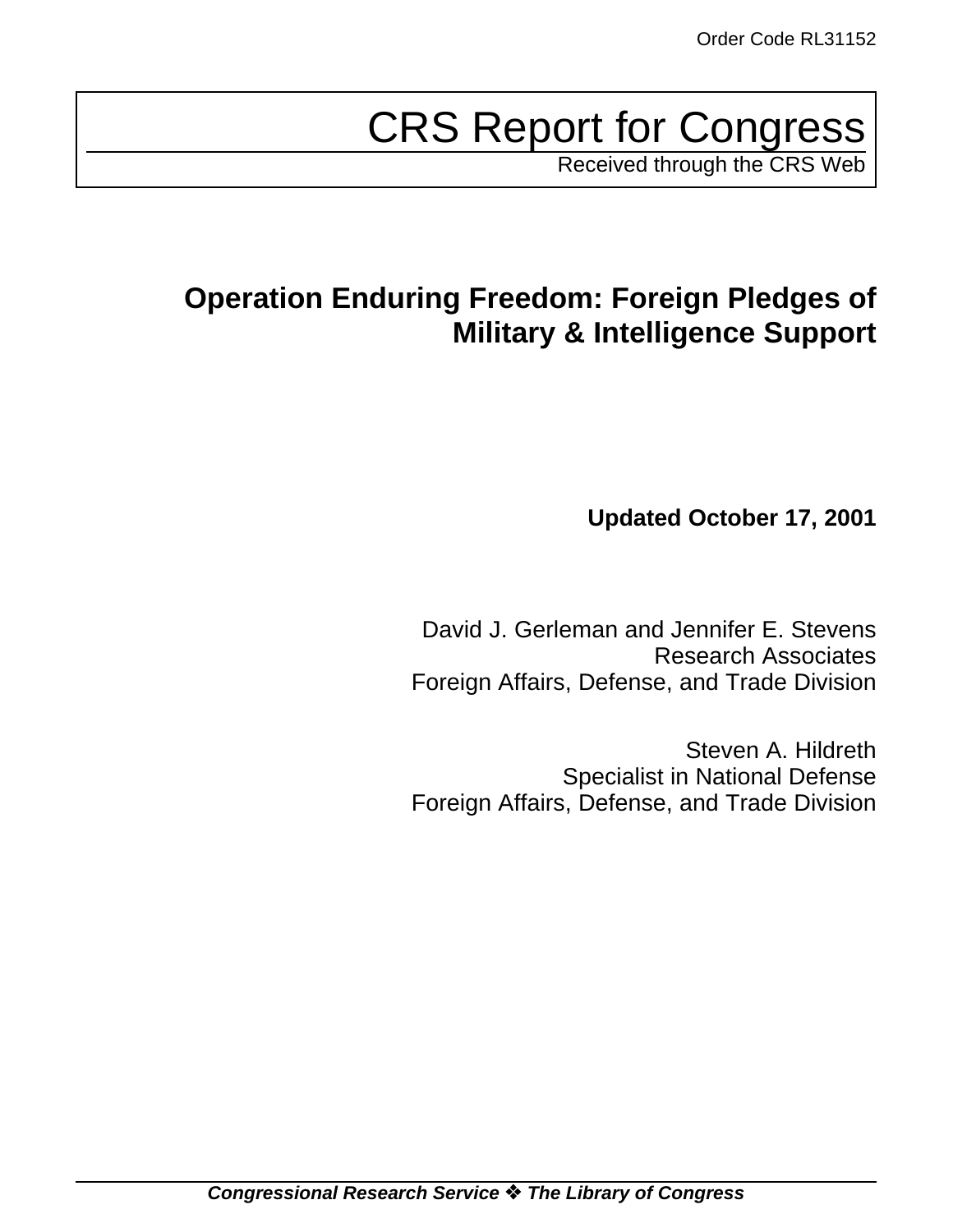### Operation Enduring Freedom: Foreign Pledges of Military & Intelligence Support

#### **Summary**

In response to the terrorist attacks against the United States on September 11, 2001, a number of countries and organizations have pledged military and intelligence support of operations against the Al Queda network and the Taliban in Afghanistan. This report summarizes public and media statements concerning military and intelligence support; it does not track humanitarian or law enforcement assistance. It will be updated as necessary. For detailed information on the U.S. response to terrorism, see the CRS Terrorism Electronic Briefing Book at: [http://www.congress.gov/brbk/html/ebter1.html].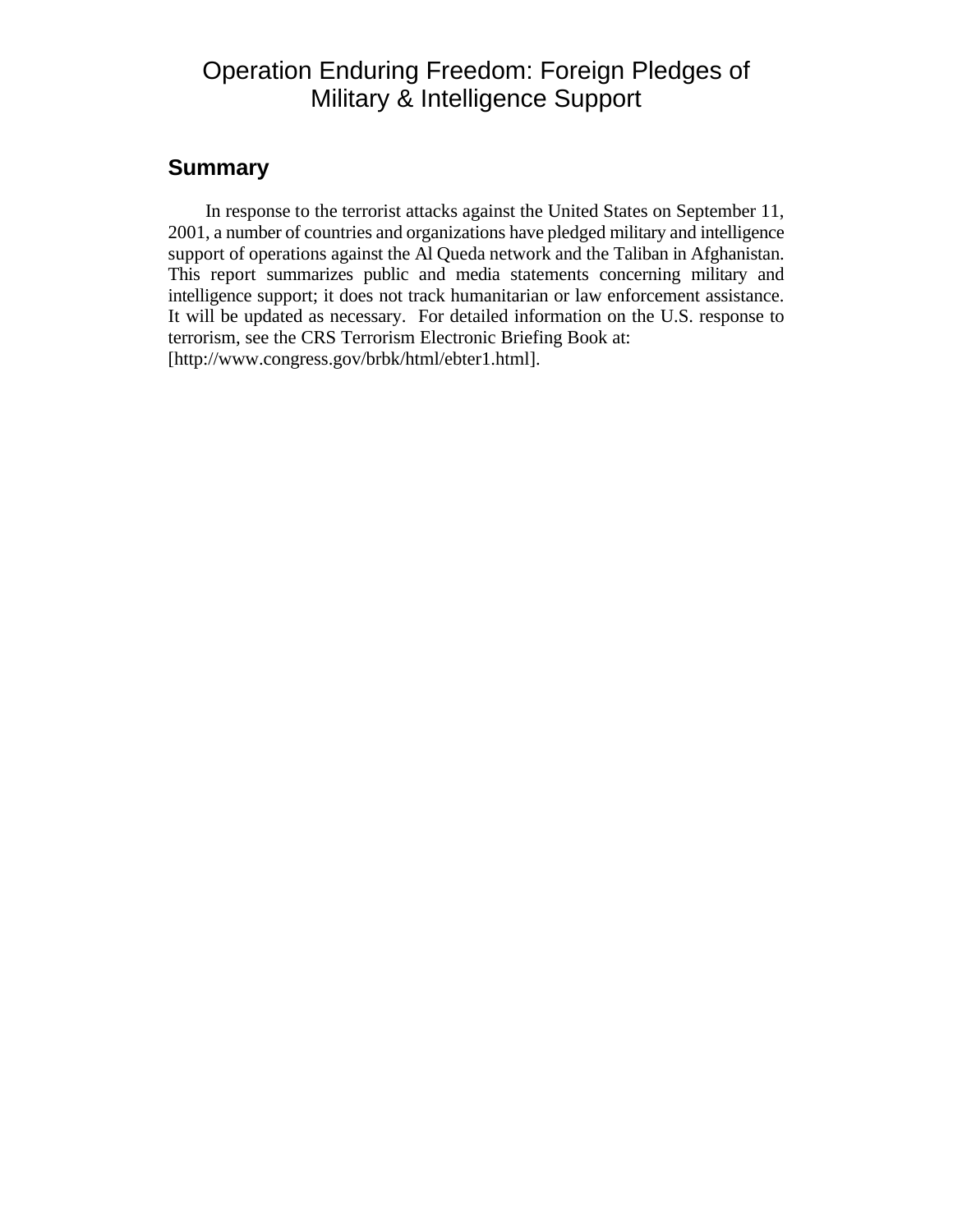#### **Contents**

| $\mathbf{1}$                                                                                             |                |
|----------------------------------------------------------------------------------------------------------|----------------|
|                                                                                                          |                |
|                                                                                                          | $\overline{2}$ |
|                                                                                                          |                |
|                                                                                                          | 2              |
|                                                                                                          | $\overline{2}$ |
|                                                                                                          | $\overline{2}$ |
|                                                                                                          |                |
|                                                                                                          | 2              |
| 2                                                                                                        |                |
|                                                                                                          | $\overline{2}$ |
| 3                                                                                                        |                |
|                                                                                                          | 3              |
|                                                                                                          | 3              |
|                                                                                                          | 3              |
|                                                                                                          |                |
| 3                                                                                                        | 3              |
|                                                                                                          |                |
| 3                                                                                                        |                |
|                                                                                                          | 3              |
| 3                                                                                                        |                |
|                                                                                                          | 3              |
|                                                                                                          | $\overline{A}$ |
|                                                                                                          | $\overline{A}$ |
|                                                                                                          | $\overline{4}$ |
|                                                                                                          | $\overline{A}$ |
|                                                                                                          | $\overline{4}$ |
|                                                                                                          | $\overline{A}$ |
|                                                                                                          | $\overline{4}$ |
| India                                                                                                    | $\overline{4}$ |
|                                                                                                          | 5              |
|                                                                                                          | 5              |
| 5                                                                                                        |                |
|                                                                                                          | 5              |
|                                                                                                          | 5              |
|                                                                                                          | 5              |
|                                                                                                          | 5              |
|                                                                                                          | 5              |
|                                                                                                          | 5              |
|                                                                                                          | 5              |
|                                                                                                          | 5              |
|                                                                                                          | 5              |
| Mexico                                                                                                   | 5              |
|                                                                                                          |                |
|                                                                                                          |                |
|                                                                                                          | 6              |
|                                                                                                          |                |
|                                                                                                          | 6              |
| New Zealand $\ldots \ldots \ldots \ldots \ldots \ldots \ldots \ldots \ldots \ldots \ldots \ldots \ldots$ | 6              |
|                                                                                                          | 6              |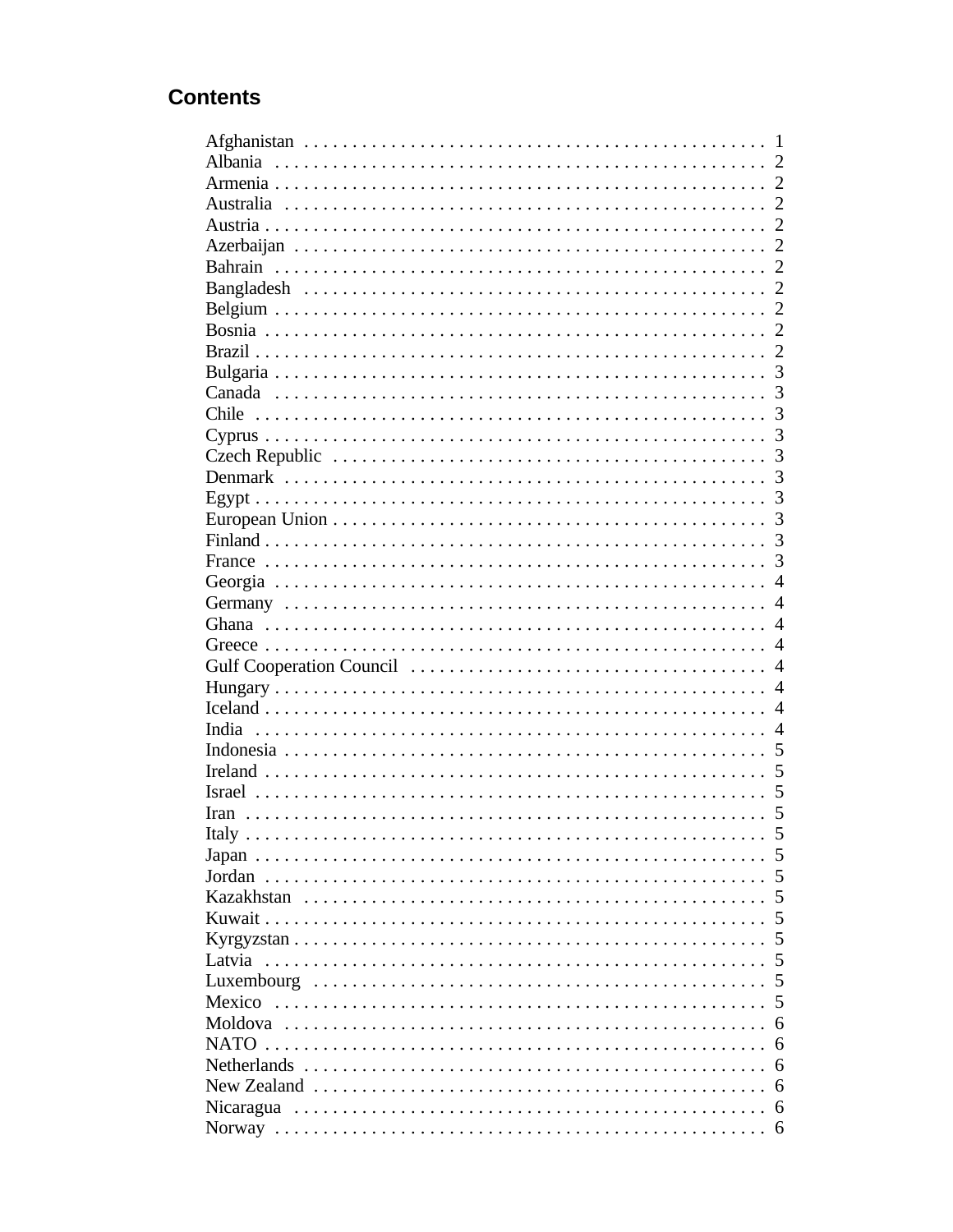| 7                                                                                                           |
|-------------------------------------------------------------------------------------------------------------|
|                                                                                                             |
|                                                                                                             |
| 7                                                                                                           |
|                                                                                                             |
|                                                                                                             |
|                                                                                                             |
| Republic of the Congo $\ldots \ldots \ldots \ldots \ldots \ldots \ldots \ldots \ldots \ldots \ldots \ldots$ |
|                                                                                                             |
|                                                                                                             |
|                                                                                                             |
|                                                                                                             |
| 8                                                                                                           |
|                                                                                                             |
|                                                                                                             |
| 8                                                                                                           |
|                                                                                                             |
|                                                                                                             |
| 9                                                                                                           |
|                                                                                                             |
| 9                                                                                                           |
|                                                                                                             |
|                                                                                                             |
| 9                                                                                                           |
| -10                                                                                                         |
| 10                                                                                                          |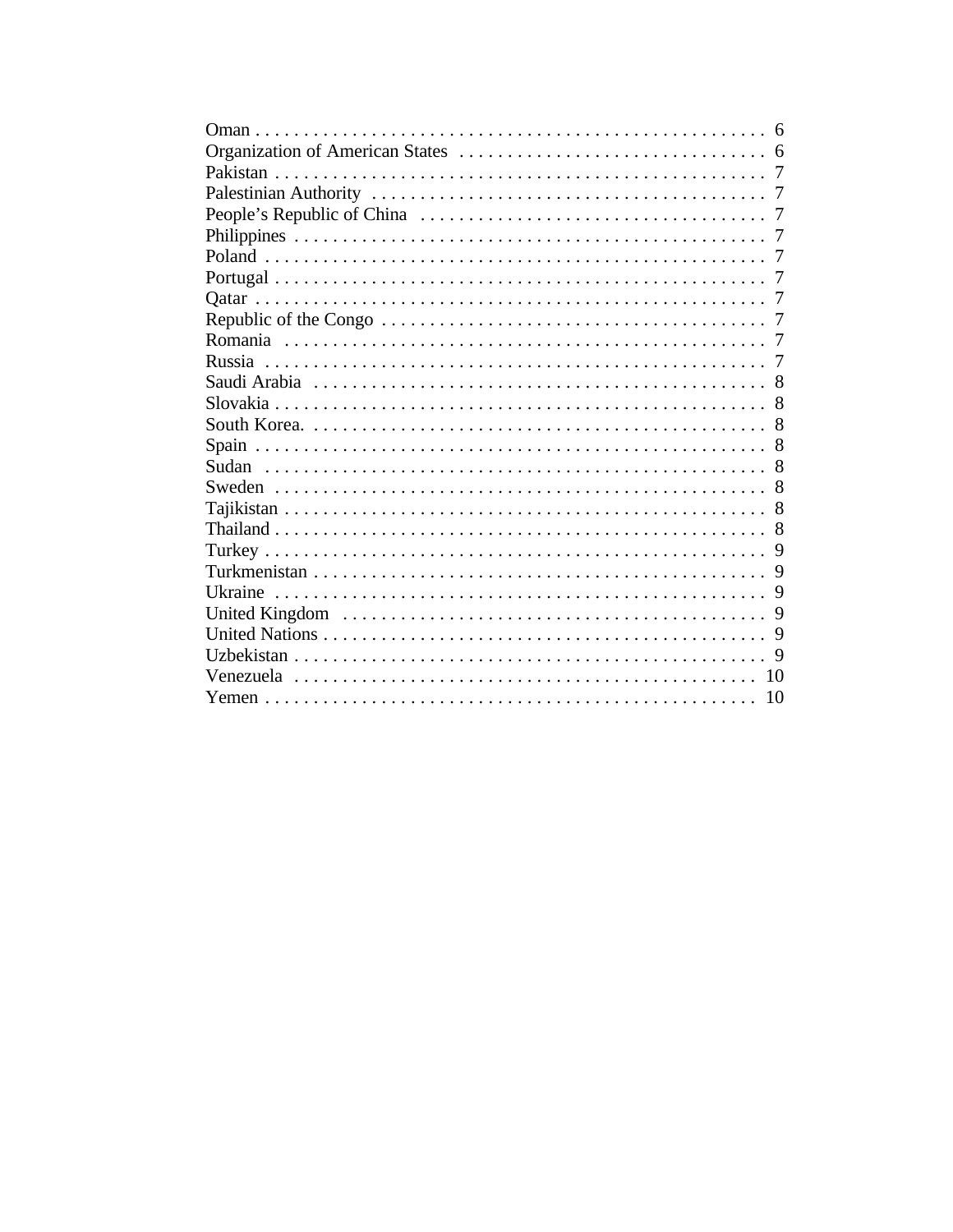## Operation Enduring Freedom: Foreign Pledges of Military & Intelligence Support

In the wake of the terrorist attacks on September 11, 2001, the Bush Administration announced Operation Enduring Freedom as part of the war on global terrorism. Currently, the United States is attempting to build a multilateral coalition against the Al Queda network led by Osama bin-Laden and against the Taliban in Afghanistan. It is difficult to discern exactly what the United States has requested of other countries, and precisely what other countries have pledged. Secretary of Defense Ronald Rumsfeld has declined to openly describe the support being given to the United States, stating instead: "each country is doing what they're doing slightly differently, and they have their way of characterizing it. It seems to me that that's fair, proper and certainly to our advantage."<sup>1</sup> Some pledges, therefore, may be ambiguous or deliberately vague.

In general terms, it appears that requests for assistance and pledges of support can be categorized as follows:

- Basing of U.S. land, sea, and air forces
- ! Access to naval ports, airspace, airfields, and other internal transportation infrastructures, such as roads
- ! Providing border security around Afghanistan to prevent Al Queda members from fleeing or being reinforced by others outside of Afghanistan
- Providing additional military assets, such as aircraft, ships, military equipment, armed forces, and specialized personnel
- Sharing of intelligence assets or information

This report tracks public and media statements pledging foreign official support of military operations against the Al Queda network and the Taliban regime that supports it. It does not track foreign pledges of support for humanitarian assistance, law enforcement (and associated intelligence gathering), or the freezing or seizure of financial assets controlled by terrorists. The report will be updated as necessary.

**Afghanistan**. The anti-Taliban Northern Alliance has pledged its full support for the antiterrorist coalition and to fight alongside U.S. forces. The Northern Alliance also has said it would allow the United States to use facilities it holds, including the Soviet-built base at Bagram, 25 miles north of Kabul.

<sup>1</sup> "Rumsfeld Meets Omani Monarch in Tent by the Sea," *American Press Services*, October 4, 2001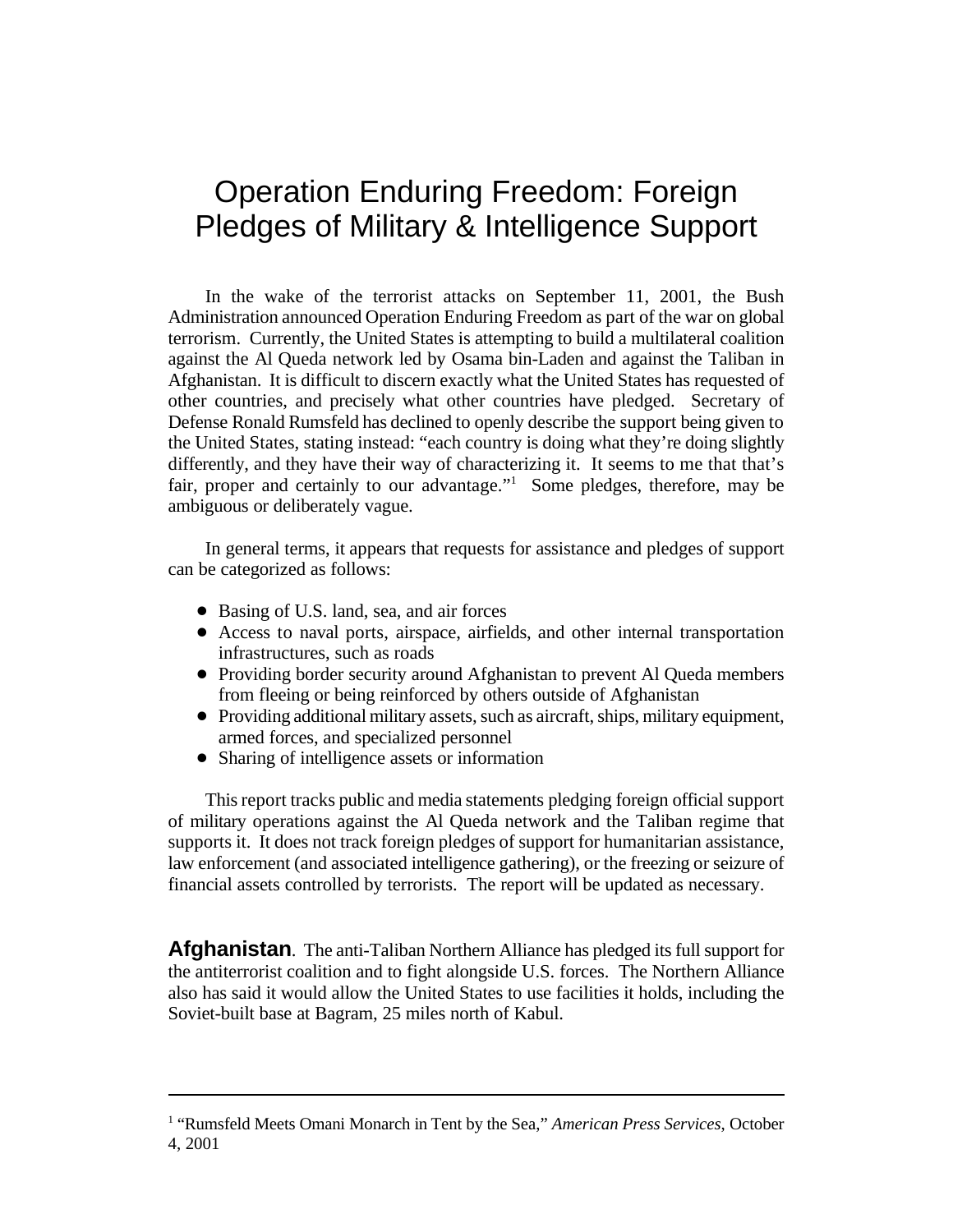**Albania**. Has offered the United States and its allies use of its airspace, ports, and airports.

**Armenia**. Has offered the United States use of its airspace.

**Australia**. Both military and intelligence support has been pledged. Article IV of the Australia, New Zealand, and United States (ANZUS) security treaty has been invoked, and the attacks of September 11th were declared an attack on Australia. Prime Minister John Howard has committed 1,000 troops to the coalition effort, including 150 Special Air Services troops. Prime Minister Howard gave permission for the deployment of 295 Australian troops from the 120th Special Air Services division currently stationed in the United States, if needed. In addition, tanker planes and two refueling planes are being sent to join the build-up, and "amphibious command capability" as well as spy planes could be sent if required. Currently, one Australian warship has been made available for the anti-terror campaign. Echelon listening posts located in the Australian outback are being used for intelligence gathering.

**Austria**. Chancellor Wolfgang Schuessel said his neutral country would allow the use of its airspace and provide whatever support it can, but that Austrian soldiers would not be involved in military action, which is constitutionally banned.

**Azerbaijan**. Has offered U.S. planes the use of its air space en route to the conflict zone.

**Bahrain**. Bahrain's crown prince Sheik Salman bin Hamad Al Khalifa stated that Bahrain has not received any requests for assistance from the United States at this time, but "in a time of need, we stand by our friends." Bahrain currently hosts the United States Navy's Fifth Fleet headquarters.

**Bangladesh.** Has offered the United States use of its airspace, ports, and refueling facilities if needed for regional counter-terrorism operations.

**Belgium.** As a NATO member, it supported the invocation of Article V. Foreign Minister Louis Michel said he would send troops to help in U.S. military operations, if requested.

**Bosnia**. Foreign Ministry spokesman Amer Kapetanovi said: "This country will offer any kind of assistance the United States government may ask for."

**Brazil**. Was the first to propose invocation of the Inter-American Treaty of Reciprocal Assistance, also known as the Rio Treaty, which stipulates that "an armed attack on one member isto be considered an attack on all." The treaty was activated September 19th in a meeting of Western Hemisphere foreign ministers at the Organization of American States. On October 1st Brazilian President Henrique Cardoso stated that the United States had not requested Brazilian military support and that Brazil does not intend to offer any.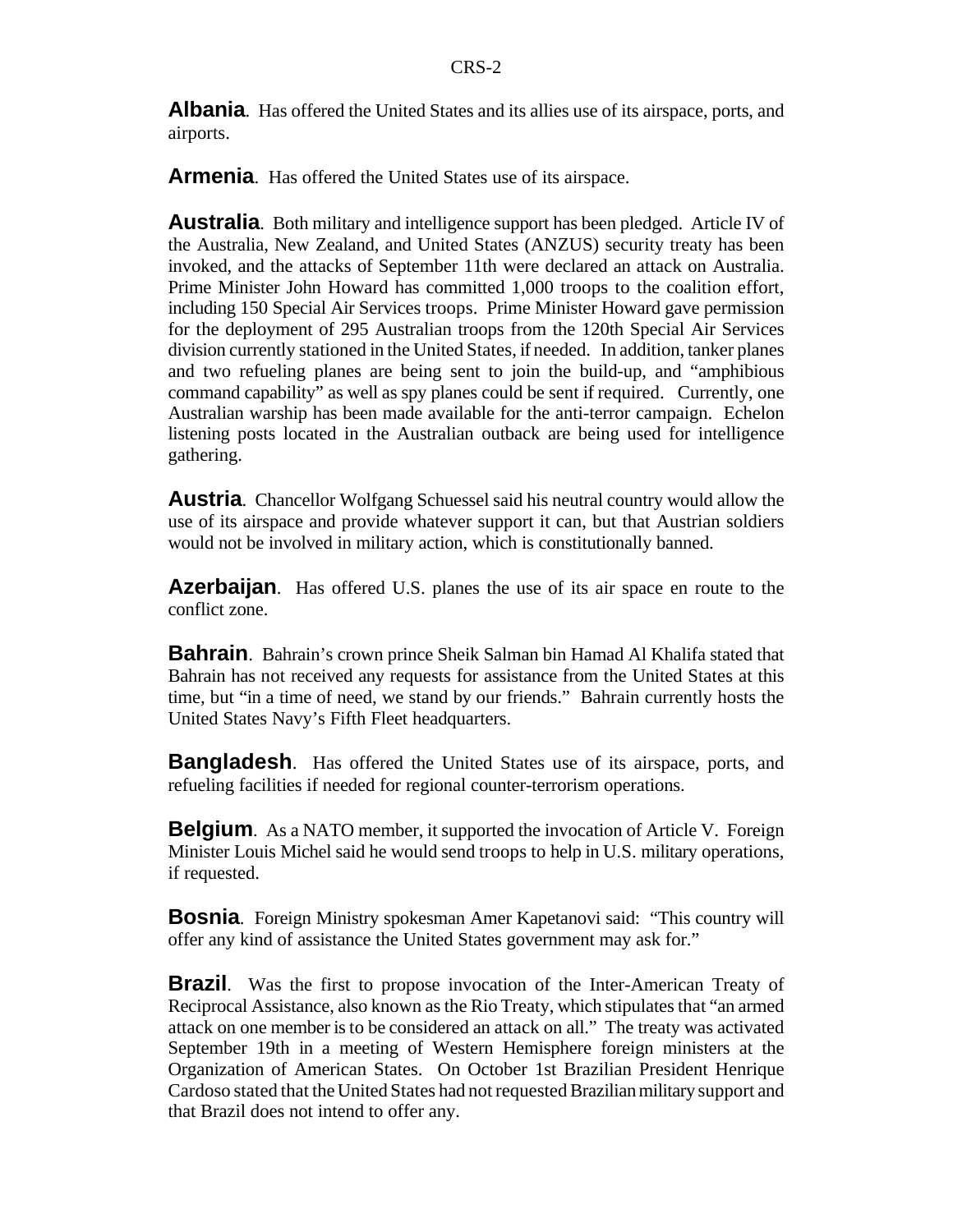**Bulgaria**. Foreign Minister Solomon Pasi said his nation was "ready to act as a (virtual) NATO ally," and granted a request for the use of an air corridor for the passage of U.S. transport planes and helicopters.

**Canada.** As a NATO member, it supported the invocation of Article V. Foreign Minister John Manley promised to "unambiguously" join U.S. military action. Minister of National Defence Art Eggleton stated that 2,000 Canadian troops will join the coalition against terrorism, as well as a commando unit, six warships, several Sea King helicopters, and six air force planes. The air force contingency will consist of three Hercules, one airbus, and two Aurora maritime patrol planes to help with surveillance, airlift support, and humanitarian assistance. Eggleton authorized 100 members of Canada's armed forces currently serving in exchange programs in the United States and with other allies to participate in operations conducted by their "host units in response to the recent terrorist attack." Eight additional CF-18 fighter jets have been dedicated to continental security under the bilateral partnership with the United States under the North American Aerospace Defense Command. The Canadian Disaster Assistance Response Team (DART) and three humanitarian assistance ships have also been placed in readiness to aid the United States.

**Chile**. Chile pledged full support for U.S. action, given that it is "intelligent, appropriate, and adequate," and follows the norms of international law. Foreign Minister Soledad Alvear announced that Chilean troops have neither been committed by Chile nor requested by the United States.

**Cyprus**. Has offered the United States use of its airspace and airport facilities.

**Czech Republic**. As a NATO member, it supported the invocation of Article V. Czech military forces have been deployed to increase security of U.S. sites. The government expressed its full support to the United States for military action against the terrorists. It has offered to allow U.S. planes use of its air space en route to the conflict zone.

**Denmark.** As a NATO member, it supported the invocation of Article V.

**Egypt**. President Hosni Mubarak said that Egypt "supports the fight against terrorism, but will not take part with troops" or participate in any U.S.-led military action. Mubarak has, however, issued a firm statement of support for U.S. strikes in Afghanistan.

**European Union**. German Chancellor Gerhard Schroeder announced that the EU not only shows verbal solidarity with the United States "but is also ready to assist in necessary military measures." Military and intelligence support will come from individual EU member states that have those capabilities and choose to commit them.

**Finland**. Prime Minister Paavo Lipponen proposed allowing use of its airspace, but will not join the United States or NATO in any reprisal attack.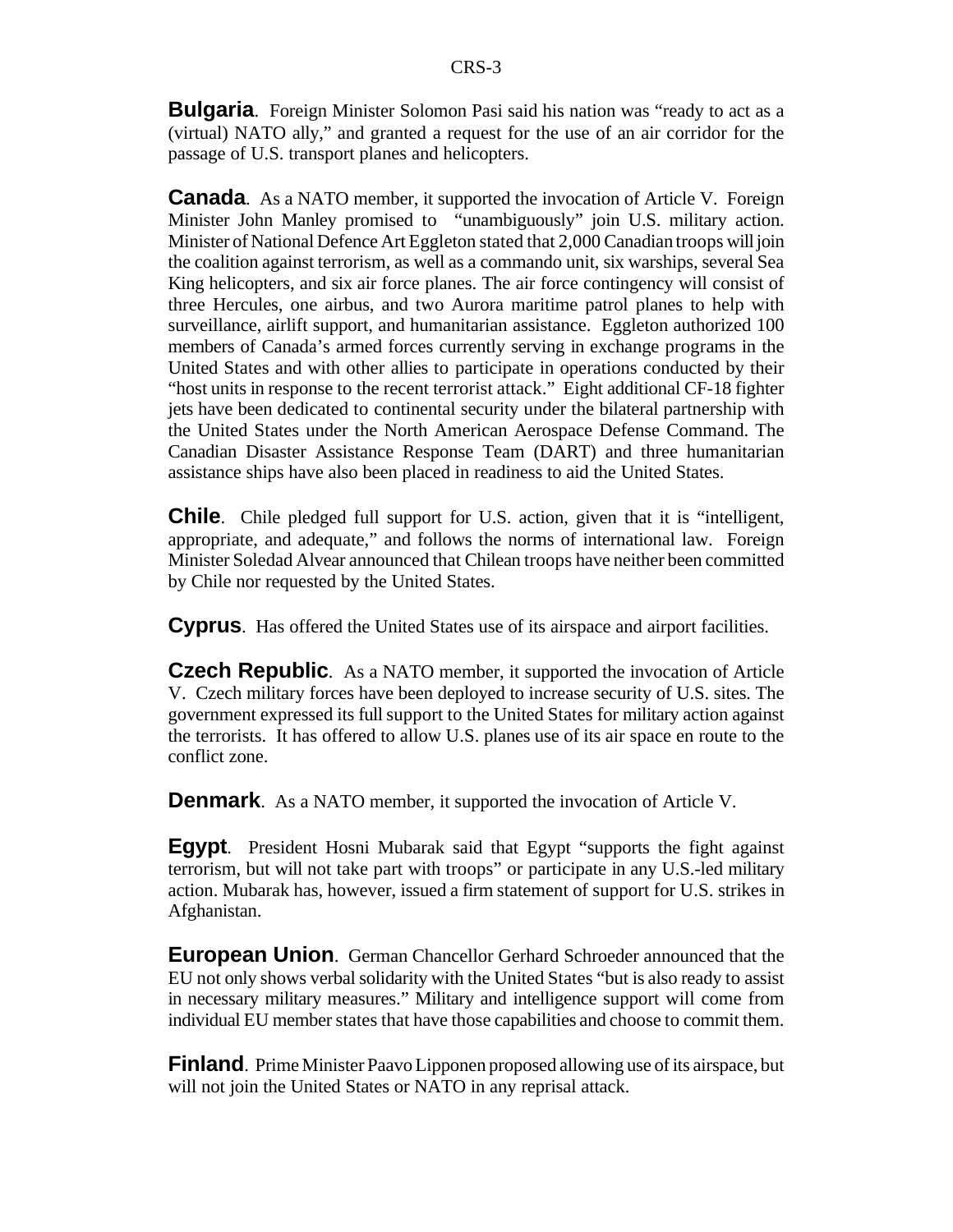**France.** As a NATO member, it supported the invocation of Article V. In response to a bilateral request from Washington, Prime Minister Lionel Jospin agreed to allow U.S. military aircraft to use French airspace, and has sent a French Navy air defense frigate and a command and logistics vessel to the Indian Ocean to support the U.S. armada. President Jacques Chirac has already placed French special forces overseas in readiness to be deployed if necessary, and has agreed to further U.S. requests for military participation. Chirac pledged "we shall play our part in a spirit of solidarity and responsibility," and has agreed to commit French forces to participate in the Afghan offensive. French satellites and intelligence agents on the ground working with the anti-Taliban opposition have been used to scout out counterattack targets.

**Georgia**. Officials have said they are ready to offer any help to the United States in its efforts to find and punish the perpetrators of the attacks. President Eduard Shevardnadze stated he would "include Georgia's airspace and ifneed be airfields and other infrastructure as well" for U.S.-led military strikes.

**Germany.** As a NATO member, it supported the invocation of Article V. Chancellor Gerhard Schroeder hassaid Germany wasready and willing to send troops abroad "in defense of freedom and human rights" and aid U.S. strikes against terrorists. He pledged Germany's "unreserved backing," and will provide the United States with access to its airspace, airspace surveillance, intelligence cooperation, and increased protection of U.S. installations. The German government has stated it will, in due course, make its contribution, as soon as the United States makes a concrete request.

**Ghana**. Announced that it is prepared to help track down those behind the attacks.

**Greece.** As a NATO member, it supported the invocation of Article V. Has allowed U.S. military planesto use its airspace.It has not received requestsfor further aid, but is willing to honor its NATO obligations. The United States already has a large naval base on the island of Crete.

**Gulf Cooperation Council**. The Council pledged support for an international coalition against terrorism, citing "the willingness of its membersto participate in any joint action that has clearly defined objectives." The Gulf Cooperation Council is composed of Bahrain, Kuwait, Oman, Qatar, Saudi Arabia, and the United Arab Emirates. Several members have permitted the U.S. to preposition military equipment on their territory to support U.S. operations on a contingency basis.

**Hungary.** As a NATO member, it supported the invocation of Article V. The United States has been granted overflight and landing clearances.

**Iceland**. As a NATO member, it supported the invocation of Article V. Foreign Minister Halldor Asgrimsson has said the airport at Keflavik is available for any U.S. operation.

**India**. India has offered all operational assistance to the United States, including use of its facilities, in any operations launched in pursuit of the perpetrators of the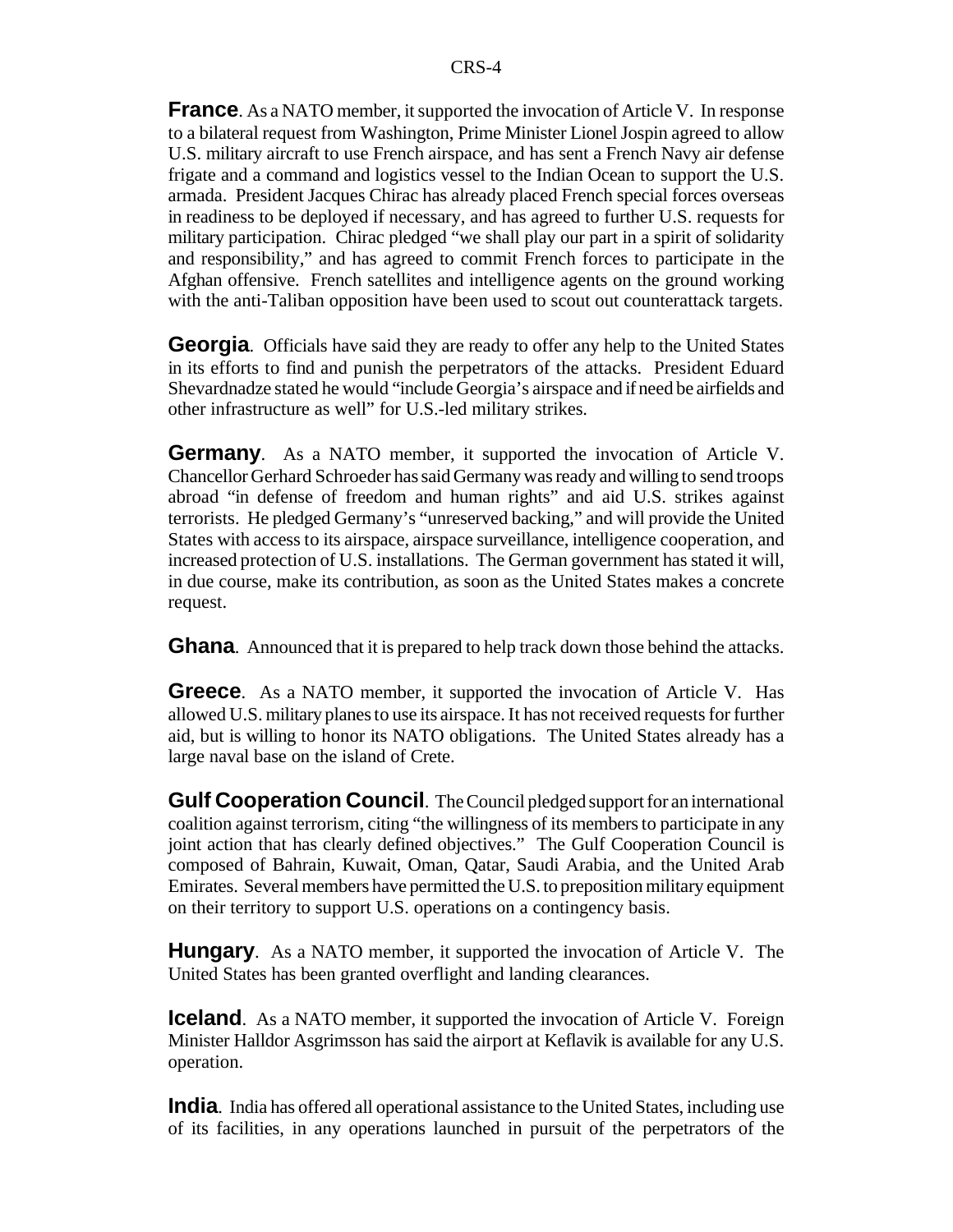September 11th attack. Indian intelligence officials are providing the United States with information concerning the financing and training of Islamic extremist groups in Afghanistan and Pakistan. The Indian government has also offered the United States the use of its territory for staging any military operations in Afghanistan.

**Indonesia**. President Megawati Soekarnoputri has offered unspecified help.

**Ireland**. Prime Minister Bertie Ahern has offered to let the United States Air Force use Irish airfields.

**Israel**. Is providing intelligence support. Prime Minister Ariel Sharon stated that Israel was invited to join the anti-terror coalition, and he indicated a willingnessto do so. In addition, Israel has offered political support for the military strikes, but has refrained from supplying direct military assistance.

**Iran.** Has said it will not join a U.S. counter-terrorism coalition and supports a diplomatic solution to the conflict. Iran remains a staunch opponent of the Taliban and has been providing weapons to the opposition Northern Alliance. It has also closed its border with Afghanistan. In response to a request from the Bush administration, Iran has agreed to rescue any American military personnel in distress in its territory.

**Italy**. As a NATO member, it supported the invocation of Article V. Defense Minister Antonio Martino and Foreign Minister Renato Ruggiero have vowed to deploy troops and aircraft if asked to do so.

**Japan**. Although the country's constitution prohibits Japan from engaging in offensive action or "collective defense," at least four warships from their Maritime Self Defense Forces (MSDF) have been loading up with supplies and ammunition. The MSDF vessels are to provide support, including intelligence-sharing, medical services, transportation, and fuel and other supplies (excluding weapons and ammunition), and are expected to be deployed to the Indian Ocean. The MSDF ships will be under orders only to use their weapons in self-defense.

**Jordan**. King Abdullah has committed Jordan to providing intelligence support for the war on terrorism.

**Kazakhstan**. It has been reported that President Nursultan Nazarbayev said that his nation is ready to take part in an anti-terrorist coalition, including providing airspace and military bases. He says no official requests have been made.

**Kuwait**. Has offered all possible assistance.

**Kyrgyzstan.** Has agreed to allow the United States access to its airspace.

**Latvia**. President Vike-Freiberga stated that Latvia is ready to provide the United States absolutely all assistance needed to find and punish the perpetrators.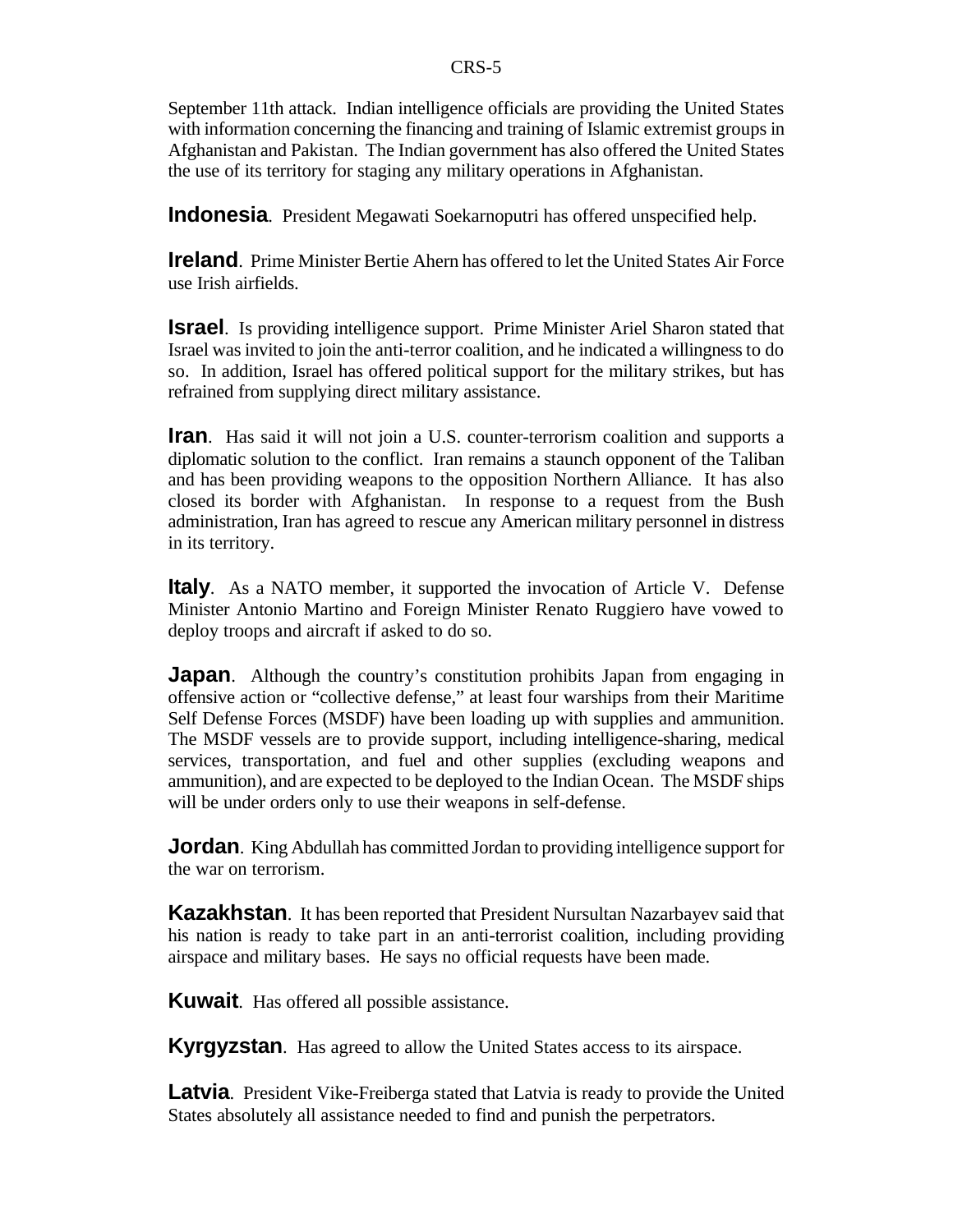**Luxembourg**. As a NATO member, it supported the invocation of Article V.

**Mexico**. President Vicente Fox stated that Mexico is "ready to collaborate with all those countries in a proposed alliance to fight this evil," and indicated willingness to cooperate on security matters during a visit to President Bush on October 4, 2001.

**Moldova.** The Moldovan Supreme Security Council adopted a decision which allows the international antiterrorist coalition to use Moldovan airspace and the Chisinau airport for the fight against terrorism.

**NATO**. The 18 NATO allies of the United States formally agreed to put Article V (the mutual defense clause of the North Atlantic Treaty) into effect, deciding that the attacks of September 11th on the United States could be considered an attack on the alliance as a whole. Article V states that NATO members must consider coming to the aid of an ally under attack and thus does not guarantee assistance. On October 3rd, the United States requested NATO to mobilize its fleet of 17 AWACS early warning surveillance aircraft from the Geilenkirchen air base in Germany. The United States has also received permission for unlimited use of NATO sea ports, military bases, air space, and intelligence resources. Furthermore, NATO plans to send five European radar planes with German crews to Oklahoma's Tinker Air Force base to fly combat air patrols to help protect the East Coast of the United States, and intends to redeploy a naval force of nine ships from eight countries to the eastern Mediterranean to boost NATO's regional presence and free up American naval vessels for the Afghan conflict. NATO countries will replace any U.S. troops pulled out of peacekeeping missions for the anti-terrorist campaign; Germany has already agreed to take over leadership of the NATO mission in Macedonia.

**Netherlands**. As a NATO member, it supported the invocation of Article V, and has offered logistical support.

**New Zealand**. Foreign Minister Phil Goff offered military support for use in any action against those responsible for the attacks, including troops from the country's Special Air Services regiment. Intelligence support has been offered as well; New Zealand's Waihopai monitoring station is part of the five-nation Echelon network. The Australia, New Zealand, and United States (ANZUS) security treaty has been activated.

**Nicaragua**. The Nicaraguan government pledged to lend whatever help in the fight against terrorism is called for under the Inter-American Treaty of Reciprocal Assistance.

**Norway.** As a NATO member, it supported the invocation of Article V.

**Oman**. The Sultan of Oman has granted permission to the United States to use the facilities the U.S. has had access to since 1980, including airfields at Seeb, Thumrait, and Masirah Island.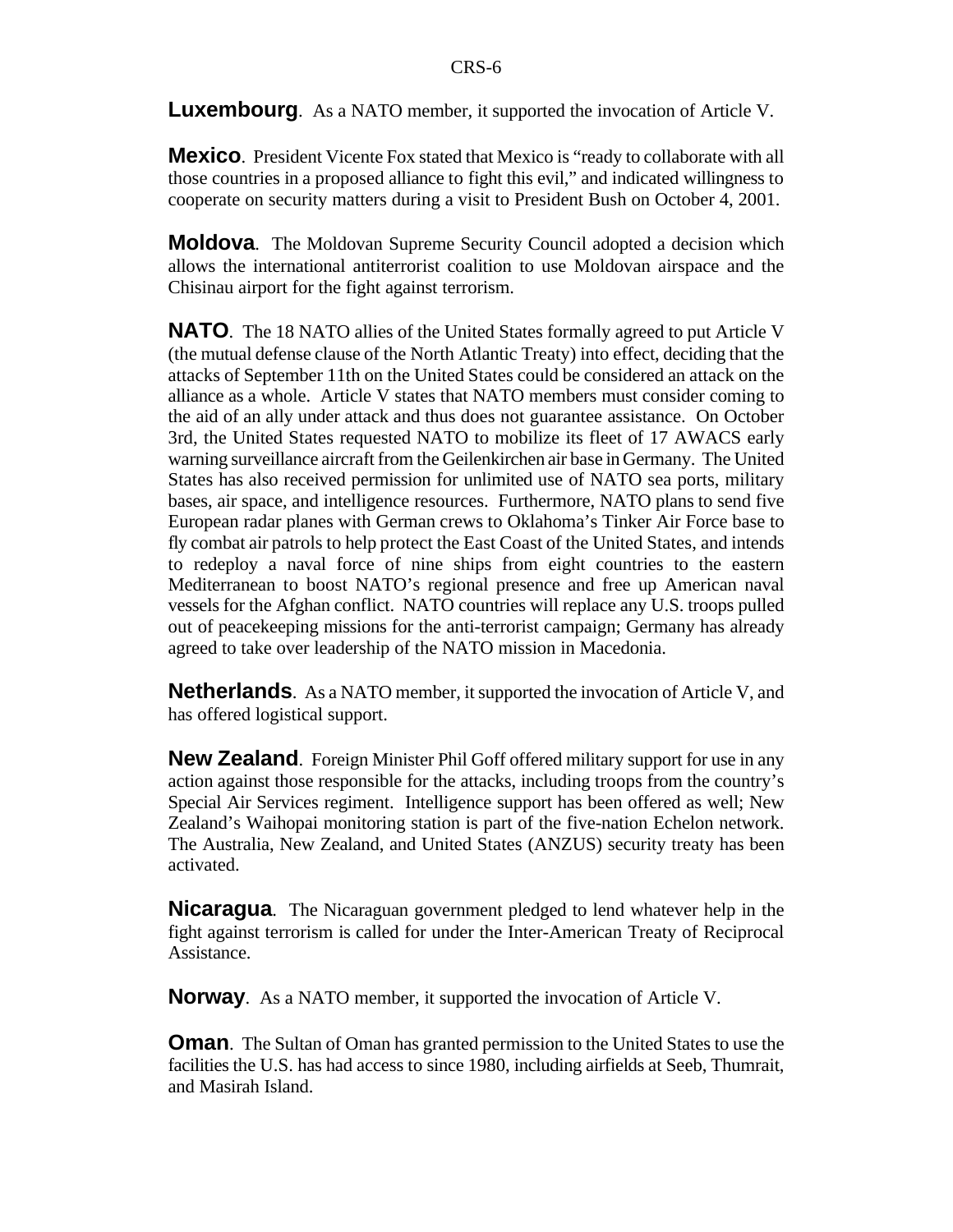**Organization of American States**. Signatories of the Inter-American Treaty of Reciprocal Assistance invoked the Rio Treaty, and agreed to "use all legally available measures to pursue, capture, extradite, and punish" terrorists, and to "render additional assistance and support to the United States and to each other, as appropriate, to address the September 11 attacks, and also to prevent future terrorist acts." Acting under the Charter of the OAS, all members of the Organization condemned the attacks and called upon member states to "take effective measuresto deny terrorist groups the ability to operate within their territories." The OAS will not contribute any military of intelligence support because it is essentially a coordinative and policy-development body. Individual member states have those capabilities and may choose to commit them, but that will be the decision of the nation state, not the OAS.

**Pakistan**. Declared its "full support" and "unstinting cooperation" for U.S. operations against the Taliban and offered use ofits airspace and intelligence services. General Pervez Musharraf has agreed to allow use of a commercial airport in Baluchistan province and a small military airfield in Sindh province. Other offered support includes use of naval facilities, logistical and intelligence support, and use of airspace for missile assaults and aerial bombardment of Afghanistan. Press reports indicate Pakistan will allow U.S. special forces to stage in Pakistan, but the country will not permit large numbers of U.S. ground forces.

**Palestinian Authority**. Bassam Abu Sharif, aide to Yasser Arafat, said Arafat offered to cooperate with U.S. anti-terror drive, but added "The struggle against terrorists must tie in with the opening of a negotiating table in order to achieve overall peace in the region."

**People's Republic of China**. The Chinese government, wary of the training of Muslim Uygurs in bin Laden camps in Afghanistan, is cooperating by sharing intelligence with the United States. China has also increased border security in its western Xinjian region, which touches both Pakistan and Afghanistan.

**Philippines**. Filipino officials have offered the use of two former U.S. military bases in the Philippines, permission for U.S. aircraft to use Filipino airspace, and the use of combat troops as needed. Intelligence cooperation is also being provided.

**Poland.** As a NATO member, it supported the invocation of Article V, and President Aleksander Kwasniewski has pledged to fully participate in any NATO action.

**Portugal.** As a NATO member, it supported the invocation of Article V, and has pledged to the United States full support, including military support.

**Qatar**. The government has said the United States would be able to use the large air base Al Udaid, if needed. The United States has been financing upgrades of the base, and also has ground armor prepositioned in Qatar.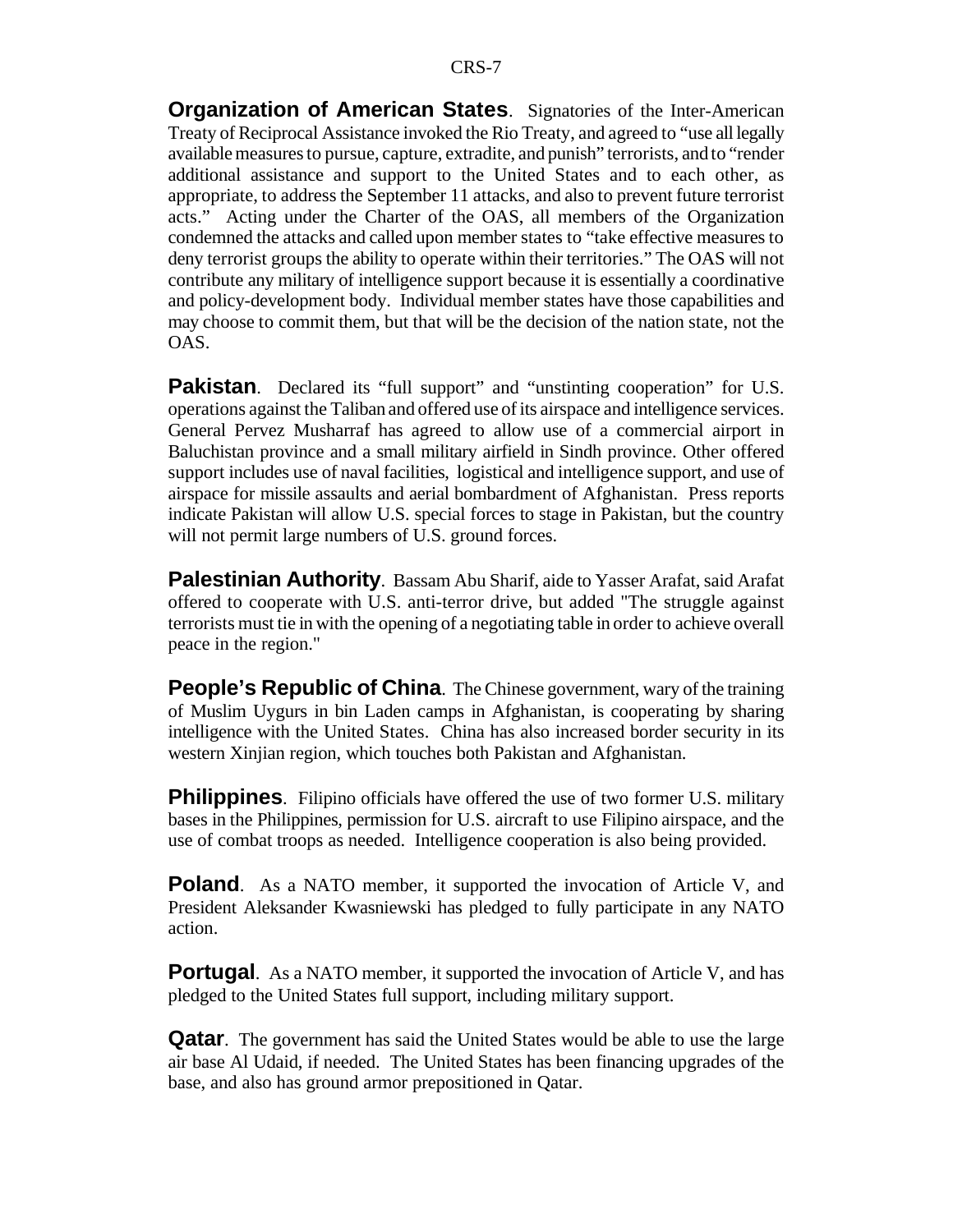**Republic of the Congo**. President Denis Sassou-Nguesso offered to assist in the capture of those responsible.

**Romania**. Parliament has endorsed the decision to provide Romania's air, territorial, and maritime space facilities to support U.S. actions.

**Russia**. The government is cooperating with U.S. requests for intelligence sharing. President Vladimir Putin has opened Russia's air space to the United States for deliveries of humanitarian aid. Putin has also agreed to supply weapons to the Afghan anti-Taliban fighters, and has urged former Soviet republicslocated near Afghanistan to cooperate with the United States. Press reports state that Russian military equipment and cargo planes have been steadily arriving in the Tajikistan capital Dushanbe since the end of September. There have even been accounts that some artillery units of Russia's 201<sup>st</sup> motorized infantry division based in Tajikistan have neared the Afghan capital Kabul with the forces of the Northern Alliance, but Russia's Defense Ministry denied these reports as "not corresponding to reality." President Putin has said, nevertheless, that Russia would participate in "search and rescue" missionsstemming from an Afghan conflict, but not join in retaliatory strikes. Alexei Arbatov, deputy chairman of the Duma's defense committee, has stated that "Russia de facto is participating in the military actions against the Taliban," and alluded to the presence of Russian military advisors working in Afghanistan.

**Saudi Arabia**. The Saudi government appears set to allow the United States to use Prince Sultan Air Base for coordination of air operations over Afghanistan. However, the United States and Saudis have agreed not to publicly detail Saudi cooperation. Saudi Arabia, home to the bin Laden family, is also providing the United States with intelligence information, and reportedly will allow overflights, refueling operations, and logistical support for U.S. operations.

**Slovakia**. Has offered to allow U.S. planes use of its air space en route to the conflict zone.

**South Korea.** Offered field medical support, air and naval logistics support, and liaison officers. The Republic of Korea has also pledged to share terrorism-related intelligence.

**Spain**. As a NATO member, it supported the invocation of Article V. Defense Minister Federico Trillo said the United States may use Spanish military basesfor any military operations. Under existing agreements, the United States can already use the Moron air base and the Rota naval base.

**Sudan**. Bin Laden was based here from 1991-1996. Sudan is cooperating by sharing intelligence with the United States.

**Sweden**. As a neutral Sweden cannot take part in any military action, but is willing to share intelligence with the United States and its allies.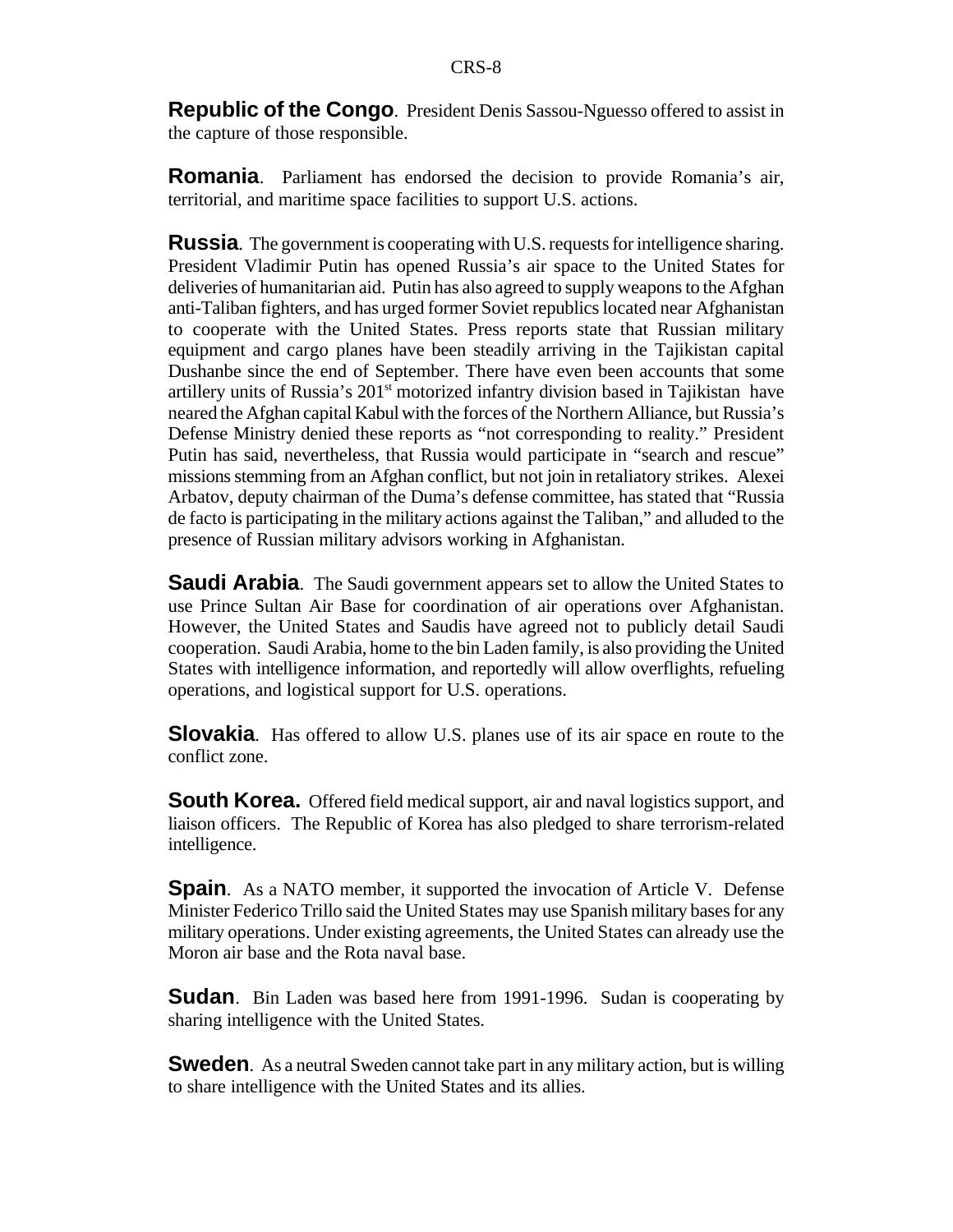**Tajikistan**. Will allow the United States to use military facilities for strikes against Afghanistan. There are reports that some U.S. search-and-rescue forces might be based there as well, but U.S. ground-based troops will not be able to deploy from Tajikistan to Afghanistan. The United States has received permission to use Tajik air space, and several air bases are already being used as supply posts for foreign military assistance to the anti-Taliban Northern Alliance forces.

**Thailand**. Thai officials pledged to support the United States "just as we did in the past." Specifics have yet to be defined, but Thailand was a refueling site for U.S. military aircraft during the Gulf War. The Thai government has announced that it will exchange intelligence on terrorists as well as support any UN resolution against terrorism.

**Turkey.** As a NATO member, it supported the invocation of Article V. Turkey has offered the use of eight air bases, including the large base at Incirlik, and blanket permission to use Turkish airspace. The Turkish parliament has increased its support for the anti-Taliban Northern Alliance, including authorizing the deployment of Turkish special forces and equipment to train anti-Taliban fighters. Turkish intelligence is also cooperating with the United States. Prime Minister Bulent Ecevit has announced that, while Turkish officers have been in consultation with U.S. officialsto help coordinate Turkey's contribution to the campaign, "there has been no request from the U.S. for troops so far."

**Turkmenistan**. President Saparmurat Niyazov has offered support to the United States, but shuns any entangling alliances. He has been noncommital about assisting with strikes on Afghanistan, although he reportedly will allow use of his country's air space.

**Ukraine**. Has agreed to a U.S. request to permit military cargo aircraft to fly over the country's airspace and to allow the use of three military airfields and several air corridors for return flights. This does not include provisions for fighter jets and helicopters or the transport of tanks or large artillery pieces, which would require special parliamentary approval.

**United Kingdom.** As a NATO member, it supported the invocation of Article V. Since the September 11 attacks, Prime Minister Blair has made it clear that Britain is willing to commit substantial military forces to the U.S.-led alliance against terrorism. Britain has placed its entire military capability at U.S. disposal, and now has over 23,000 troops equipped with heavy tanks, self-propelled guns and missile launchers, stationed in and around the Persian Gulf state of Oman for long-planned military exercises with the Omani army. The Royal Navy has sent about three dozen warships, including its largest aircraft carrier with a squadron of Harrier jets. Also present is an assault ship with marines and army commandos aboard. There are reports that Gurkha special forces, currently attached to Scottish unitstraining in the Persian Gulf, may be deployed alongside British special forces and their U.S. counterparts for operations in Afghanistan. The Royal Air Force contingent in the region includes fighters, bombers, tankers, and attack helicopters, but the Defense Ministry declines to say to what extent any of these forces will be used in Afghanistan. Three Royal Navy nuclear attack submarines were involved in the initial October  $7<sup>th</sup>$